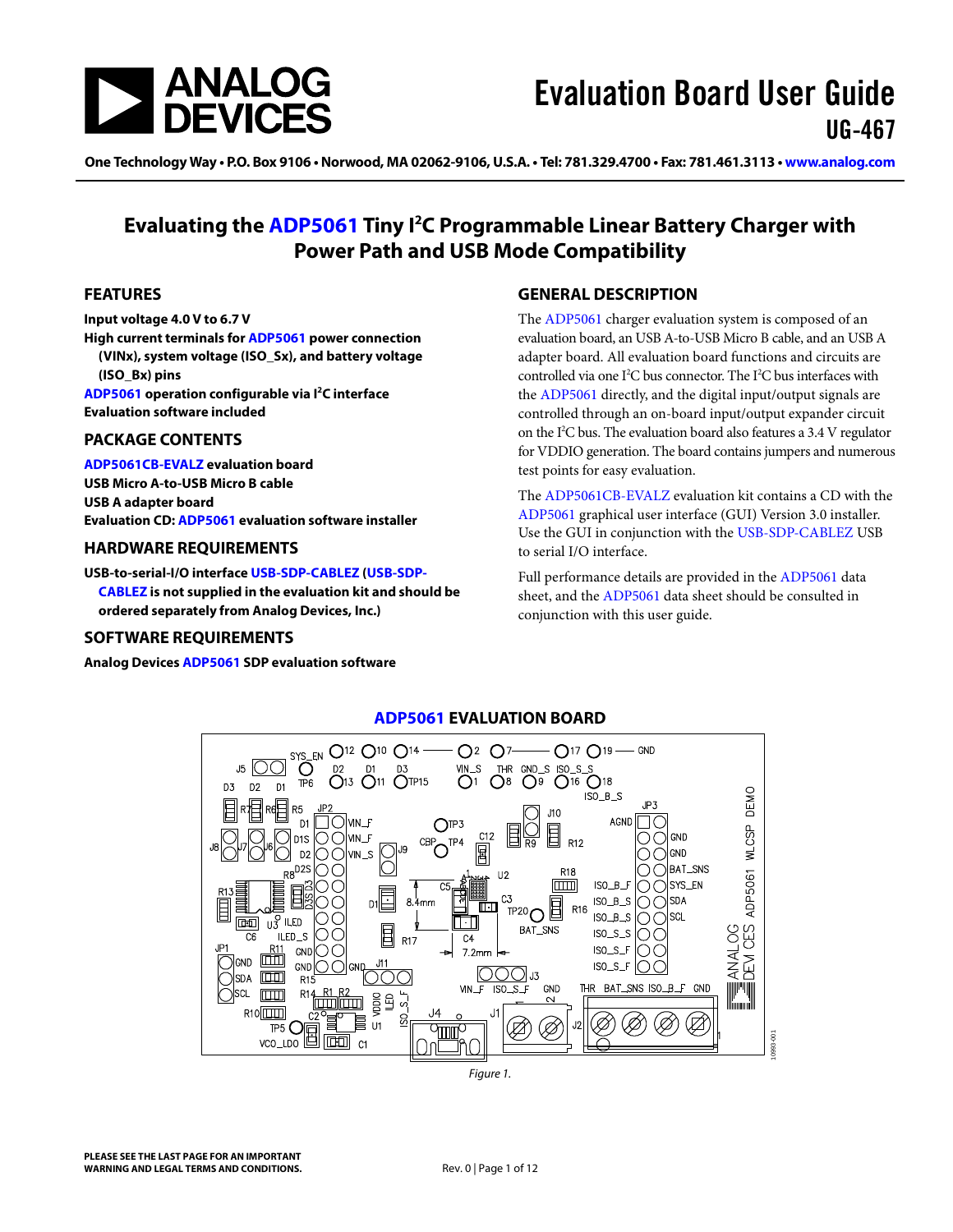# **Evaluation Board User Guide**

# **TABLE OF CONTENTS**

### <span id="page-1-0"></span>**REVISION HISTORY**

11/12-Revision 0: Initial Version

| Termination Voltage and End of Charge (EOC) Current8 |  |
|------------------------------------------------------|--|
|                                                      |  |
|                                                      |  |
|                                                      |  |
|                                                      |  |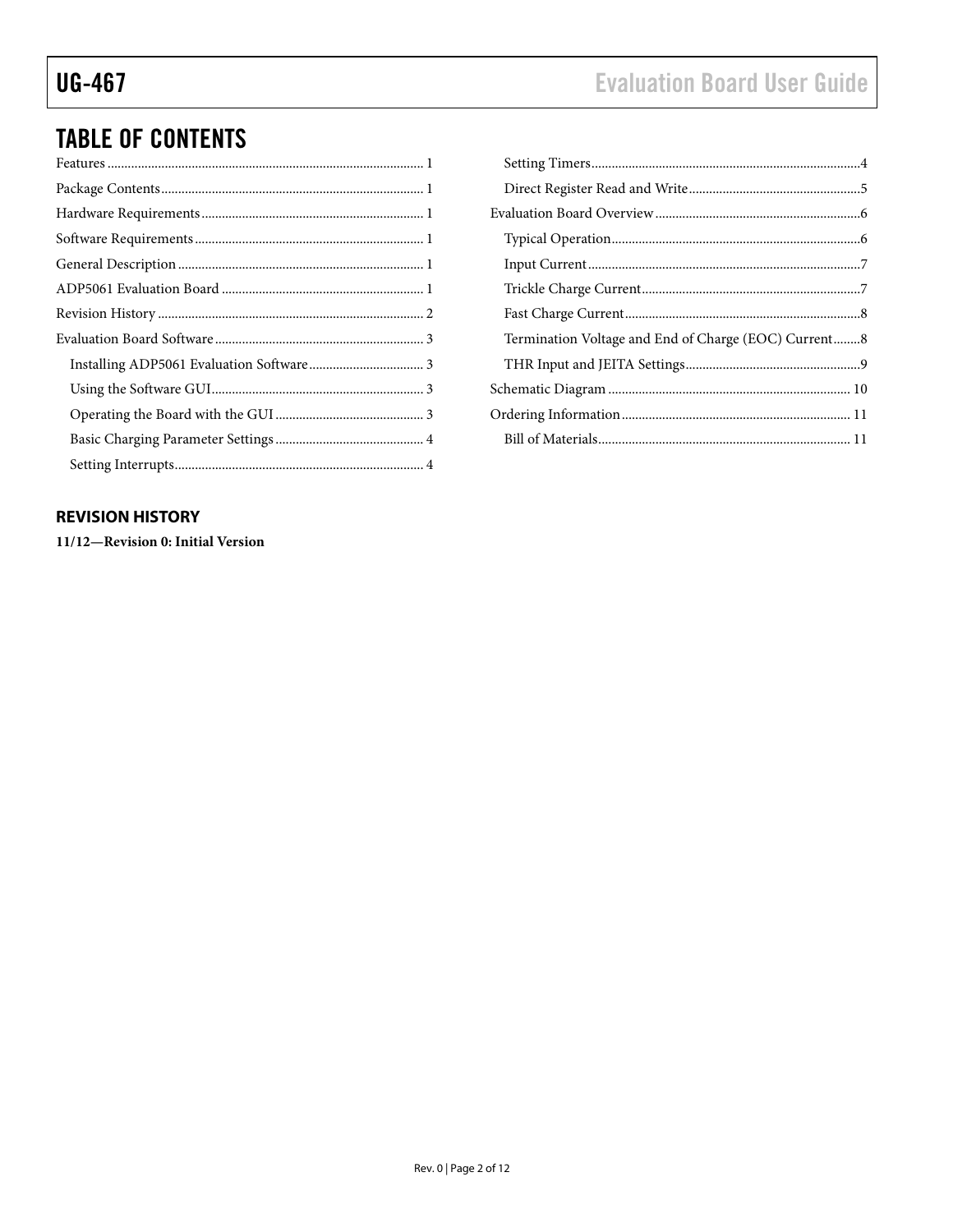### <span id="page-2-0"></span>EVALUATION BOARD SOFTWARE

### <span id="page-2-1"></span>**INSTALLIN[G ADP5061](http://www.analog.com/ADP5061) EVALUATION SOFTWARE**

Before installing th[e ADP5061](http://www.analog.com/ADP5061) evaluation software, the drivers for the [USB-SDP-CABLEZ](http://www.analog.com/usb-sdp-cablez) must be installed. The software and the instructions can be obtained from [www.analog.com/USB-SDP-](http://www.analog.com/USB-SDP-CABLEZ)[CABLEZ.](http://www.analog.com/USB-SDP-CABLEZ) 

After proper installation of th[e USB-SDP-CABLEZ](http://www.analog.com/usb-sdp-cablez) drivers, insert the [ADP5061CB-EVALZ](http://www.analog.com/ADP5061) setup CD and run the **Setup.exe**.

#### <span id="page-2-2"></span>**USING THE SOFTWARE GUI**

The following are the GUI operation controls and status tools (see [Figure 2\)](#page-2-4):

- 1. Operation parameter controls
- 2. Functional enables
- 3. Interrupt register indicator (Register 0x0A)
- 4. Charger status
- 5. Battery status
- 6. Fault indicators
- 7. Watchdog control
- 8. Digital I/O controls
- 9. I 2 C Communication Status Indicators

#### <span id="page-2-3"></span>**OPERATING THE BOARD WITH THE GUI**

Complete the following steps to use the board:

- 1. Before running the software, ensure that the Analog Devices [USB-SDP-CABLEZ](http://www.analog.com/usb-sdp-cablez) is plugged into the USB port of the PC.
- 2. Connect a 5 V power supply to VIN\_F using the USB Micro A-to-USB Micro B connector or alternatively connect the power supply between the VIN\_F test point and GND (see [Figure 5\)](#page-5-2).
- 3. Click **Start** > **All Programs** > **ADP506x GUI 3Vx SDP** > **ADP506x GUI SDP**. Once this step is completed, the software is ready to use.

VIN must be above 2.5 V in order for the  $I^2C$  communication of the [ADP5061](http://www.analog.com/ADP5061) to start working. The VIN voltage level is monitored, and the indicators are shown in the charger status indicators (see Number 4 in [Figure 2\)](#page-2-4). The GUI automatically reads the content of the registers after every 0.3 seconds from the last action and updates the status of the registers on screen.

If there is a problem in the  $I^2C$  communication, the status indicators show an error message (see Number 9 i[n Figure 2\)](#page-2-4). When I<sup>2</sup>C communication is operational, status indicators show **I2C\_STATUS\_OK** (see [Figure 2\)](#page-2-4).



<span id="page-2-4"></span>*Figure 2[. ADP5061](http://www.analog.com/ADP5061) GUI Operation Control and Status Tab*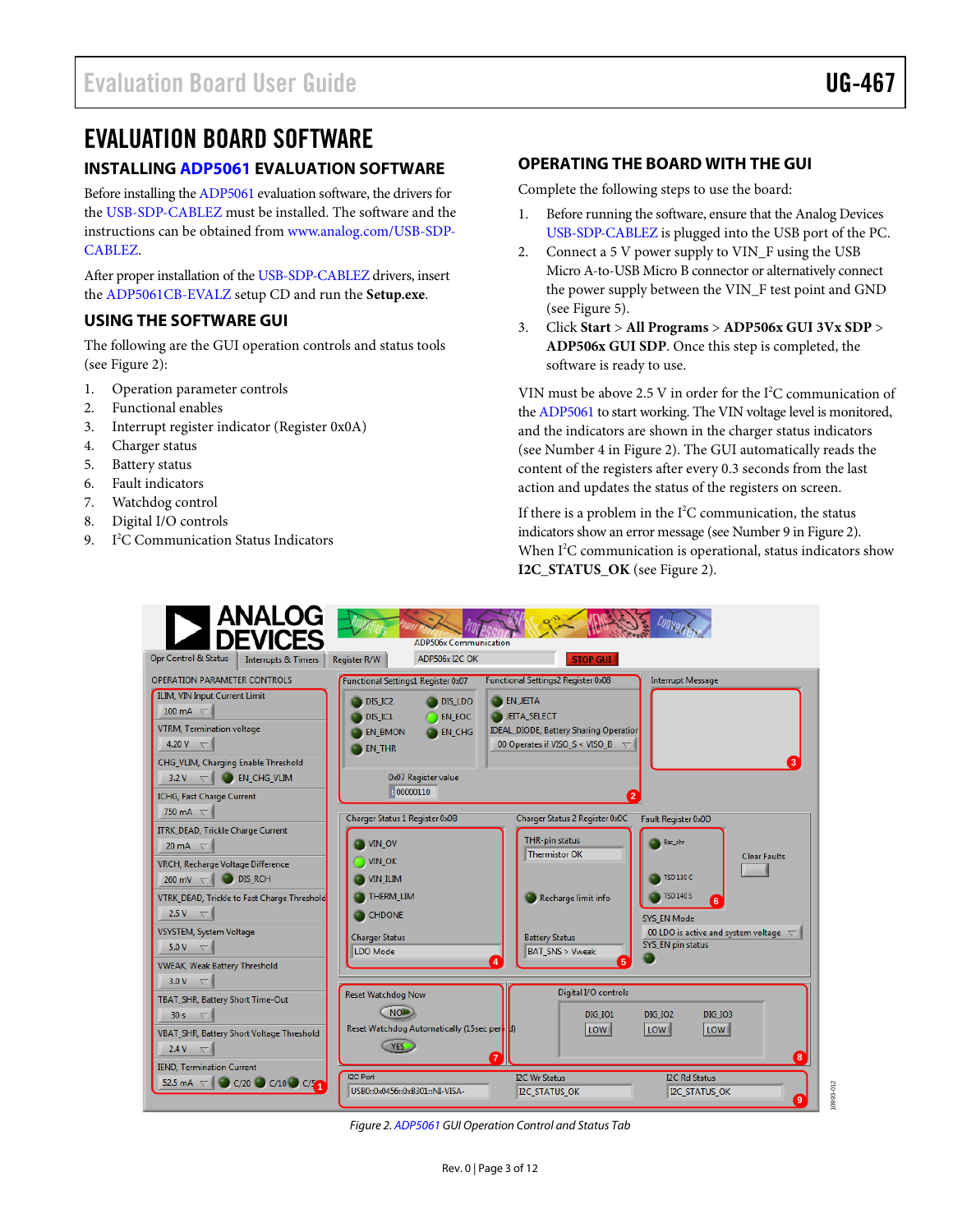10993-013

993-013

#### <span id="page-3-0"></span>**BASIC CHARGING PARAMETER SETTINGS**

After the input power supply is connected and is between 4.0 V and 6.7 V, th[e ADP5061](http://www.analog.com/ADP5061) is operational and capable of charging the battery. Charging starts with default operational parameter settings. It is possible to change settings using the controls on the left side of the **Opr Control & Status** tab.

#### <span id="page-3-1"></span>**SETTING INTERRUPTS**

Th[e ADP5061](http://www.analog.com/ADP5061) includes several interrupt flags to inform the system microcontroller of a status change in the corresponding charger function. All interrupts are disabled by default, and each interrupt can be separately enabled by issuing an  $I^2C$  write to Register 0x09.

The **Interrupts & Timers** tab (se[e Figure 3\)](#page-3-3) in the GUI controls the register settings. Register 0x0A is automatically read after every 0.3 second timeout from the last user action involving the GUI. When a certain interrupt is enabled, and there is a status change in the corresponding function during charging, an interrupt message is shown in the **Opr Control & Status** tab (see Number 3 in [Figure 2\)](#page-2-4).

#### <span id="page-3-2"></span>**SETTING TIMERS**

The default settings of the timers are shown in [Figure 3.](#page-3-3) Changing the timer settings can be done by clicking items in the **Timer Settings (Write to Register 0x06)** box.

Register 0x09 controls the interrupt enables, and Register 0x06 controls the timer settings.

<span id="page-3-3"></span>

*Figure 3[. ADP5061 E](http://www.analog.com/ADP5061)valuation Software GUI, Interrupts & Timers Tab*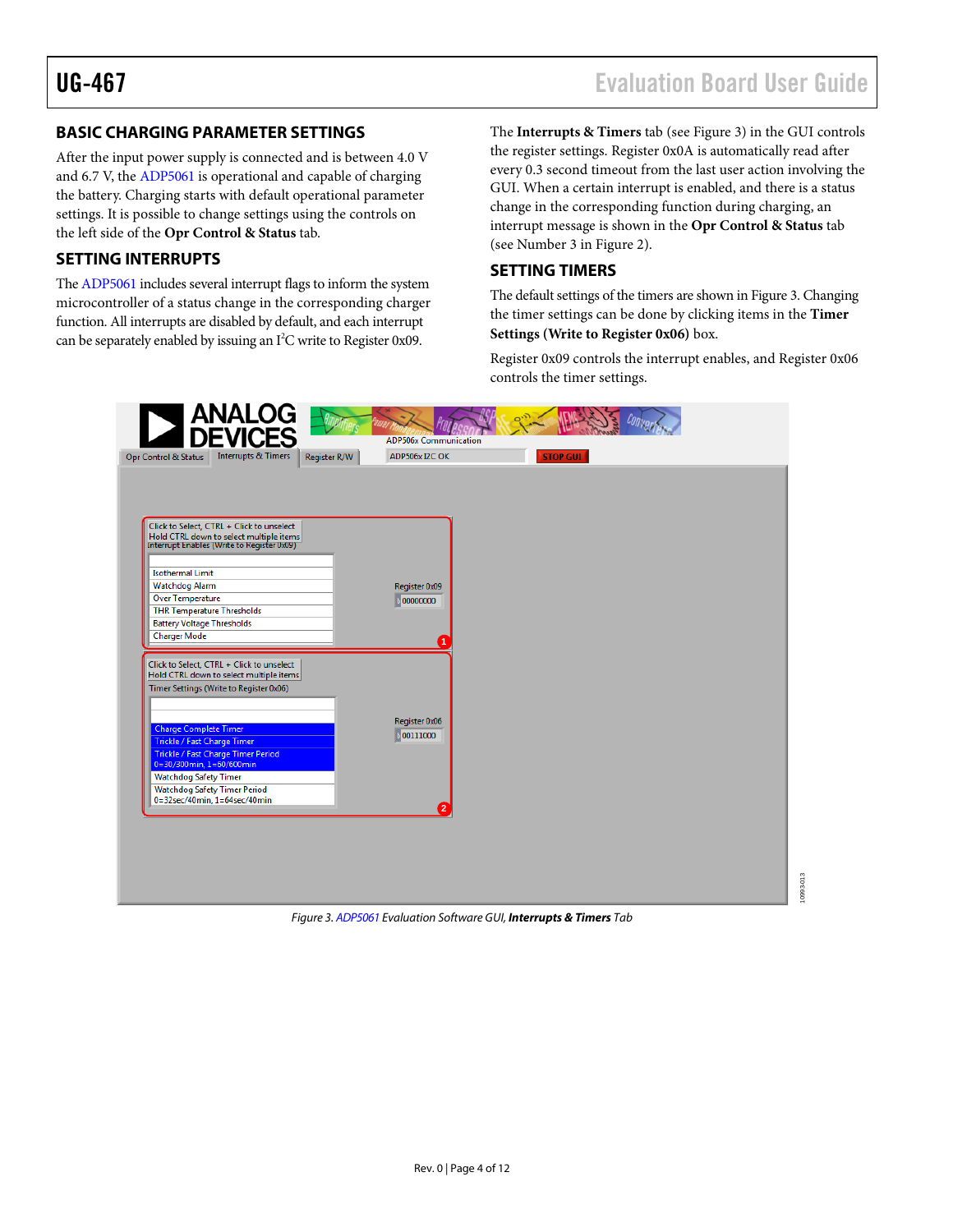## Evaluation Board User Guide Communication Control of the UG-467

| <b>ANALOG</b><br><b>DEVK</b><br>Opr Control & Status<br><b>Interrupts &amp; Timers</b>                                                                                                                                               | Register R/W                                                                                                                                                                                   | <b>ADP506x Communication</b><br>ADP506x I2C OK<br><b>STOP GUI</b>                                                                                                                                                       |  |  |  |  |  |
|--------------------------------------------------------------------------------------------------------------------------------------------------------------------------------------------------------------------------------------|------------------------------------------------------------------------------------------------------------------------------------------------------------------------------------------------|-------------------------------------------------------------------------------------------------------------------------------------------------------------------------------------------------------------------------|--|--|--|--|--|
| <b>READ ALL</b><br><b>Reg values</b><br>00011001<br>00000100<br>00000000<br>10001100<br>00111010<br>01101011<br>00111000<br>00000110<br>00000111<br>00000000<br>00000000<br>01000101<br>11100100<br>00000000<br>10000100<br>01000000 | <b>Address</b><br>$0x00 - 0x11$<br> 00 <br>01<br>02<br>$\overline{103}$<br>04<br>05<br>06<br> 07 <br>08<br>09<br><b>OA</b><br>OB<br>$\overline{0}C$<br><b>OD</b><br>$\sqrt{10}$<br>$\times$ 11 | Sub Address for READ or WRITE (0x00)<br>0<br><b>READ Output Data Binary</b><br>00000000<br><b>READ</b><br>WRITE Data Binary (00000000)<br>00000000<br><b>WRITE</b><br>Note: WRITE Overwrites Other Settings in This GUI |  |  |  |  |  |
|                                                                                                                                                                                                                                      | $F: \ldots$ ADDEACA $F: \ldots$ is a $G: \mathcal{L}: \ldots$ $G: \mathcal{U} \to \ldots$                                                                                                      |                                                                                                                                                                                                                         |  |  |  |  |  |

*Figure 4[. ADP5061](http://www.analog.com/ADP5061) Evaluation Software GUI, Register R/W Tab*

#### <span id="page-4-0"></span>**DIRECT REGISTER READ AND WRITE**

It is possible to read and write the content of each register using the **Register R/W** tab as indicated in the GUI. Click **READ ALL** to update the contents of each register in the GUI. A single register read or write can be done using the controls on the right side of the **Register R/W** tab of the GUI. Type the I<sup>2</sup>C sub address in the

**Sub Address for READ and WRITE (0x00)** box, and then press **ENTER**. Click **READ** to read the binary data, or click **WRITE** to write the binary data. Type the binary data for an  $I^2C$  write, and then press **ENTER**. Note that some registers, such as Register 0x00 and Register 0x01, are read only registers and cannot be overwritten.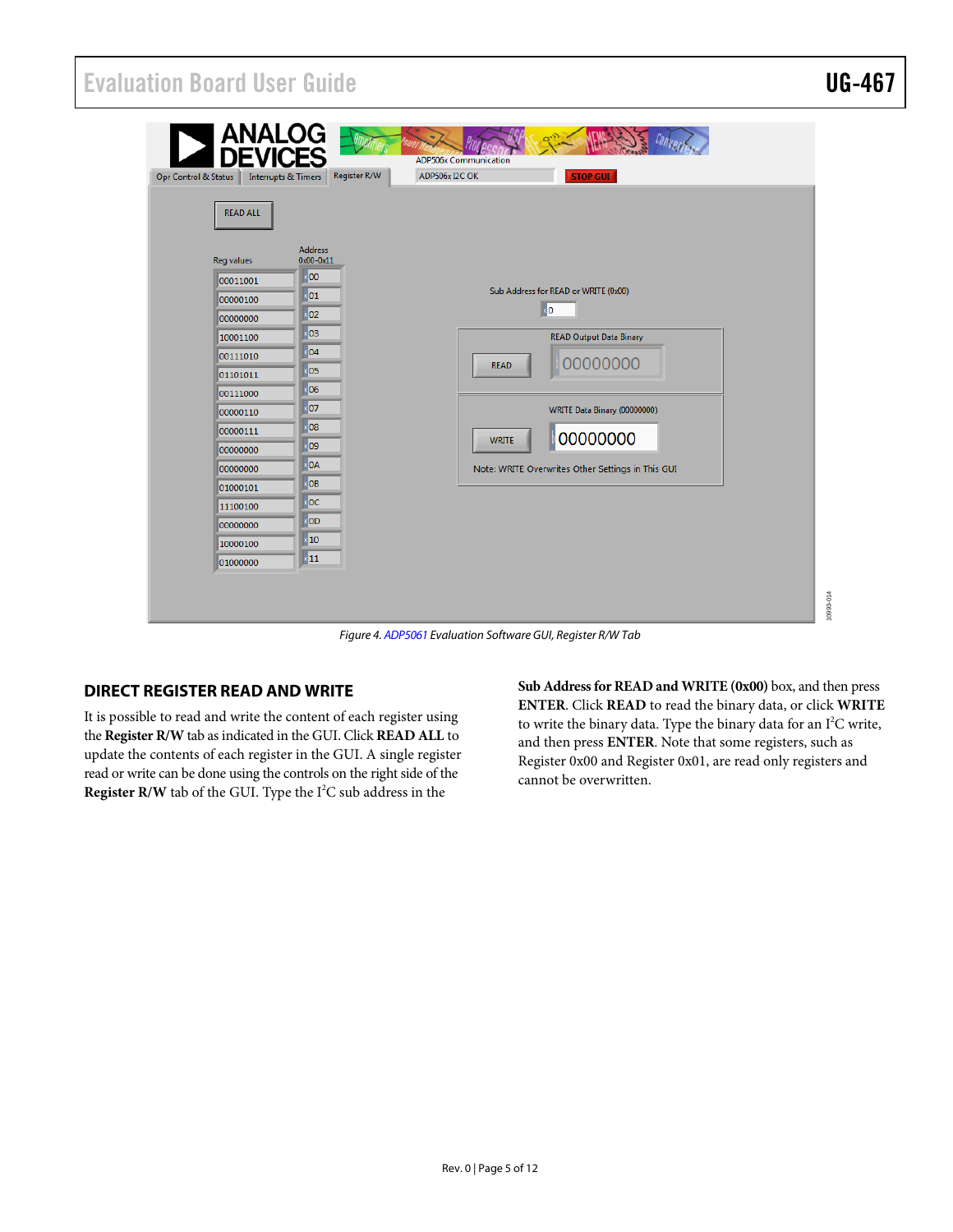## <span id="page-5-0"></span>EVALUATION BOARD OVERVIEW



*Figure 5[. ADP5061](http://www.analog.com/ADP5061) WLCSP Demo Board Typical Operation Setup.*

### <span id="page-5-2"></span><span id="page-5-1"></span>**TYPICAL OPERATION**

The typical test setup for th[e ADP5061](http://www.analog.com/ADP5061) charger consists of a dc power supply unit (PSU) for VIN\_F, a source meter unit (SMU) or a battery simulator for the ISO\_B\_x pins, and a variable power resistor or electronic load for the ISO\_S\_x pins.

When the charger operates at high current rates, the voltage drop over the USB cable and USB connectors can be significant. For easy evaluation of real cable and connector losses, th[e ADP5061](http://www.analog.com/ADP5061) evaluation kit contains an USB cable and an USB A adapter board that includes a screw terminal for the VIN\_F voltage supply.

The SMU at the ISO\_B node must have a 100 mΩ to 250 mΩ resistor  $(R_s)$  in series with its positive lead. The resistor emulates the equivalent series resistance of a real battery. Some SMU models that have been successfully used for the ISO\_Bx node include the following:

- Keithley 2306 battery simulator
- Keithley 2602A SMU
- Agilent 6784A/6762A SMU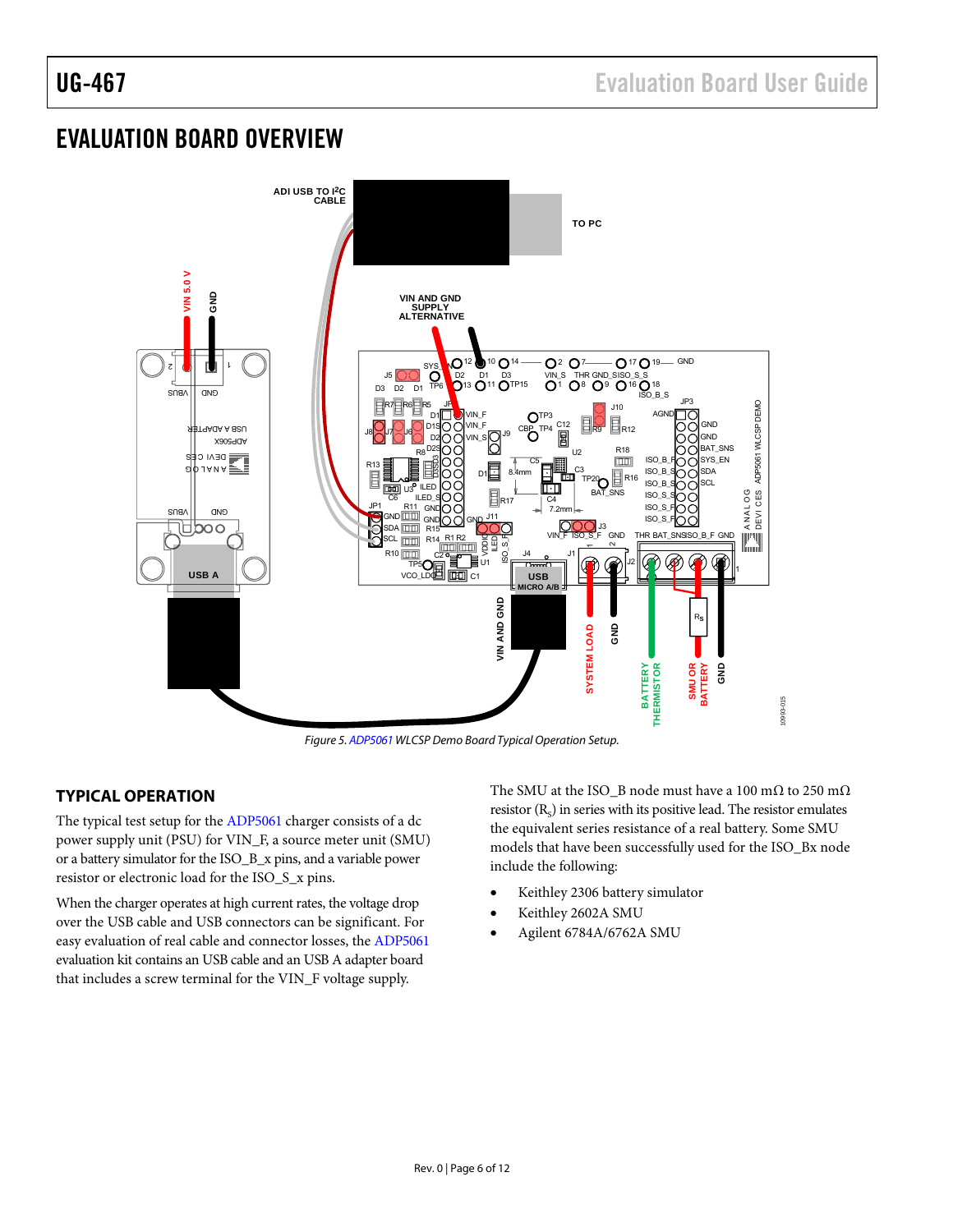#### <span id="page-6-0"></span>**INPUT CURRENT**

#### *Measuring Total Input Current (I<sub>VIN</sub>)*

When measuring VINx input quiescent currents, take into account that the evaluation board includes an LDO (U1) and I 2 C input/output (I/O) expander (see U2 and U3A i[n Figure 8\)](#page-9-1). The LDO generates a 3.4 V VDDIO voltage for the I<sup>2</sup>C bus and SYS\_EN open-drain output, and the I/O expander controls digital inputs DIG\_IO1, DIG\_IO2, and DIG\_IO3.

In th[e ADP5061](http://www.analog.com/ADP5061) evaluation board typical setup, the U1 and the U3 are powered through a pin header, J3. Typically, the combined current consumption of the U1 and the U3 are in the range of 1 mA to 2 mA. To separate the evaluation board quiescent current from th[e ADP5061](http://www.analog.com/ADP5061) VINx quiescent current, leave J3 open and connect a second dc power supply (3.5 V to 5.0 V) to the TP5 test point (see [Figure 6\)](#page-6-2).



*Figure 6. Board Setup for VINx Quiescent Current Measurement*

#### <span id="page-6-2"></span>*VINx Current Limit*

The VINx current limit of the [ADP5061](http://www.analog.com/ADP5061) can be evaluated in charging mode. Note that the maximum programming for the charge current into the battery (ISO\_Bx) is 1300 mA. For measuring the input current limit across the full programming range from 100 mA to 2100 mA, additional system load has to be connected to the ISO\_Sx pins.

To measure the VINx current limit, do the following:

- 1. Set the  $V_{VIN}$  supply voltage to 5.0 V.
- 2. Set the  $V_{ISO-B}$  voltage to 3.6 V on SMU B.
- 3. Enable charging by setting Register 0x07, Bit D0 (EN\_CHG), to high.
- 4. Confirm that th[e ADP5061](http://www.analog.com/ADP5061) is in charging mode by the following:
	- The **Battery Status** indicator on the GUI must show **BAT\_SNS > Vweak** (see [Figure 2\)](#page-2-4).
	- The [ADP5061](http://www.analog.com/ADP5061) must start charging 80 mA to 90 mA current into the battery.
- 5. Measure the current on VINx supply.
- 6. Use the GUI to change the input current limit programming and repeat the measurement.

A 1300 mA charge current into the battery may not be large enough to drive the input current up to the limit when the current limit programming values of 1200 mA or higher are used. Connect an additional load on the ISO\_Sx node to evaluate the higher end of the input current limit programming range.

#### <span id="page-6-1"></span>**TRICKLE CHARGE CURRENT**

Trickle charge can only be activated during a battery charging startup sequence, if the voltage level at the ISO\_Bx pins is lower than the  $\rm V_{TRK\_DEAD}$  threshold (typically 2.5 V). When  $\rm V_{VIN}$  is 5.0 V, initiate a charge startup sequence by setting an I 2 C write of Register 0x07, Bit D0 (EN\_CHG), high. To measure the trickle charge current level, do the following:

- 1. Set the  $V_{ISO_B}$  voltage (SMU or battery simulator) to 2 V.
- 2. Set the  $V_{IN}$  supply voltage to 5.0 V.
- 3. Check that the GUI **Charger Status** indicator shows **Trickle Charge**.
- 4. Check that the GUI **Battery Status** indicator shows **BAT\_SNS < Vtrk**.
- 5. Check the battery short detection by doing the following:
	- Wait for a 30 second timeout to expire
	- Check that the GUI shows that the  $I^2C$  fault register (Register 0x0D, Bit D3) BAT\_SHR flag is set.
	- Use the GUI to change the battery short timeout setting from 1 second to 180 second.
- 6. Measure the trickle charge current level to the battery. The default value for  $I_{TRK, DEAD}$  is 20 mA. It is possible to change the trickle charge current setting from 5 mA to 80 mA using the GUI.
- 7. Adjust the V<sub>ISO\_B</sub> voltage up until the **Battery Status** indicator shows **Vtrk < BAT\_SNS < Vweak**.
- 8. The **Charger Status**indicator on the GUI should show **Fast Charge (CC-Mode)**. The charge current is now programmed  $I_{CHG}$  +  $I_{TRK\ DEAD}$ , if it is not limited by the input current limit.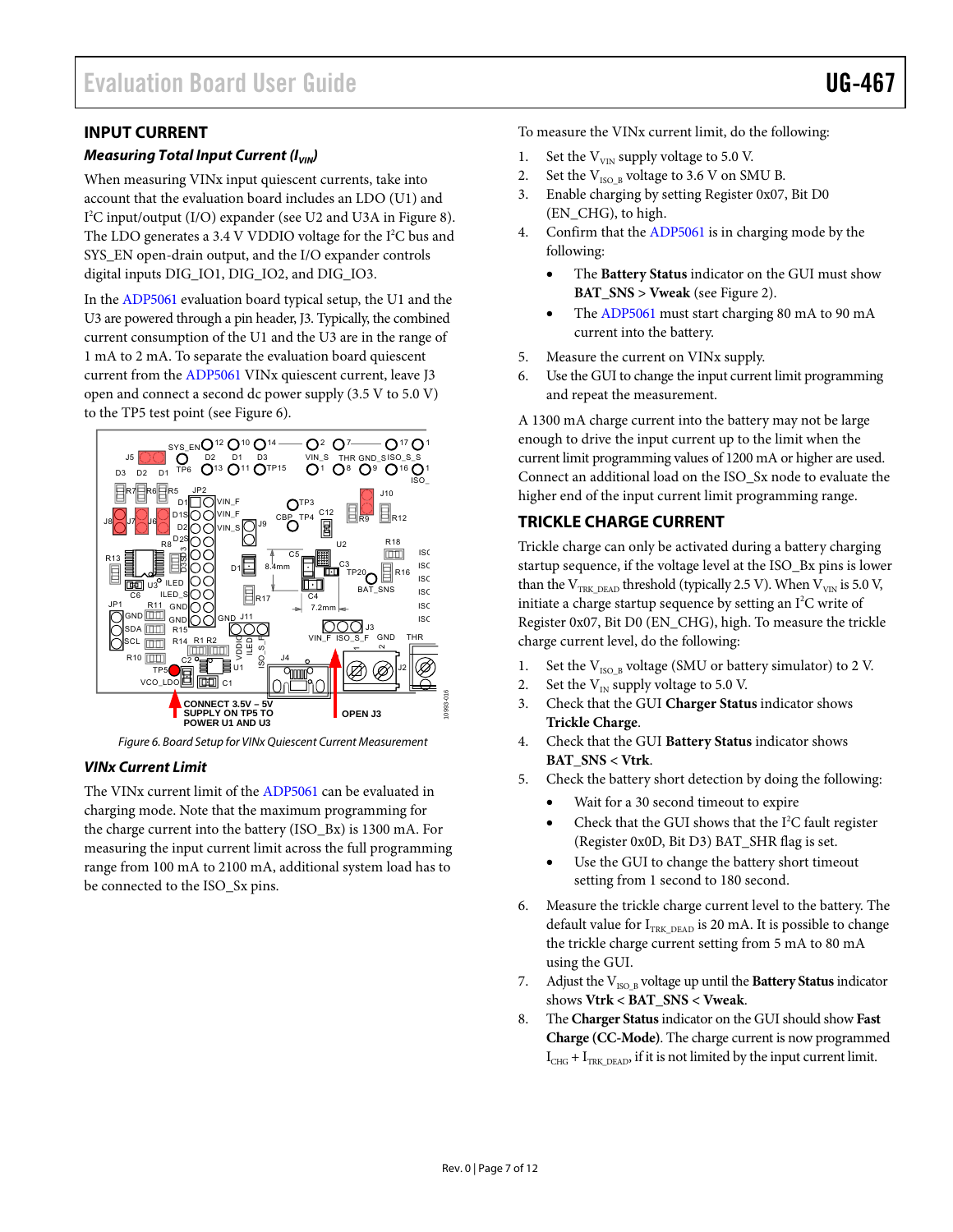### <span id="page-7-0"></span>**FAST CHARGE CURRENT**

To measure the fast change current, do the following:

- 1. Set the  $V_{IN}$  supply voltage to 5.0 V.
- 2. Set  $V_{ISO B}$  to 3.9 V.
- 3. Verify that the GUI **Battery Status** indicator shows **BAT\_SNS > Vweak**.
- 4. Set the VINx input current limit to the maximum value 2100 mA.
- 5. Measure the charge current into the battery. The default value for the fast charge current is 750 mA. It is possible to change the fast charge current setting from 50 mA to 1300 mA using the GUI.
- 6. The fast charge current may be reduced because of the following conditions:
	- The  $V_{BAT~SNS}$  level is close to the termination voltage  $V_{TRM}$ (default 4.20 V).
	- The die temperature  $T_1$  exceeds the isothermal charging temperature  $T_{LIM}$  (typically 115 °C).

### <span id="page-7-1"></span>**TERMINATION VOLTAGE AND END OF CHARGE (EOC) CURRENT**

#### *Measuring Termination Voltage Using SMU or Battery Simulator*

The [ADP5061](http://www.analog.com/ADP5061) fast charge constant voltage (CV) regulation is optimized for batteries with series resistance in the 100 m $\Omega$  to 250 m $\Omega$  range. When using a SMU or a battery simulator connected to the ISO\_Bx, set the series resistance  $(R<sub>s</sub>$  i[n Figure 5\)](#page-5-2) within this range.

Some battery simulators, such as the Keithley 2306, have programmable source resistance integrated in the instrument itself. For SMU units, use an external resistor to obtain accurate measurement results of the termination voltage.

To measure the termination voltage, do the following:

- 1. Set the  $V_{VIN}$  supply voltage to 5.0 V.
- 2. Set the termination voltage to 4.2 V using the GUI.
- 3. Disable the EOC by setting the EN\_EOC bit (D2) to low in the functional settings register, Register 0x07.
- 4. Disable charge complete timer register, Register 0x06, using the GUI (se[e Figure 3\)](#page-3-3).
- 5. Sweep  $V_{ISO-B}$  up until **Charger Status** indicator in the GUI shows **Fast Charge (CV-Mode)**.
- 6. Sweep  $V_{ISO~B}$  up until charge current has dropped to 50 mA. In fast charge CV mode, 1 mV step up of  $V_{ISO-B}$  can reduce the charge current by several mA.
- 7. Measure termination voltage between the BAT\_SNS (TP20) and GND\_S (TP9) nodes.

#### *Measuring EOC Current*

To measure the EOC current, do the following:

- 8. Use the GUI to set the termination current to 52.5 mA.
- 9. Step  $V_{ISO-B}$  down 100 mV.
- 10. Enable the EOC by setting the EN\_EOC bit (D2) to high in the functional settings register, Register 0x07.
- 11. Step  $V_{ISO-B}$  up and monitor the charge current for each step until the **Charger Status** indicator in the GUI shows **Charge Complete**. The last charge current value before **Charge Complete** is the charge complete current threshold. Charging stops and there is no current flowing into the ISO\_Bx node.

#### *Measuring Recharge Voltage*

To measure the recharge voltage, do the following:

- 12. Step  $V_{ISO-B}$  down, and monitor the voltage until the **Charger Status**indicator on the GUI shows **Fast Charge (CC-Mode)** and charge current flows to the ISO\_Bx node. Last value before the charger status change is the recharge voltage level. With default settings, the recharge voltage threshold is 3.94 V ( $V_{\text{ISO-B}}$ ).
- 13. Use the GUI to change the termination current and recharge voltage programming. Repeat Step 9 to Step 12 to evaluate different settings.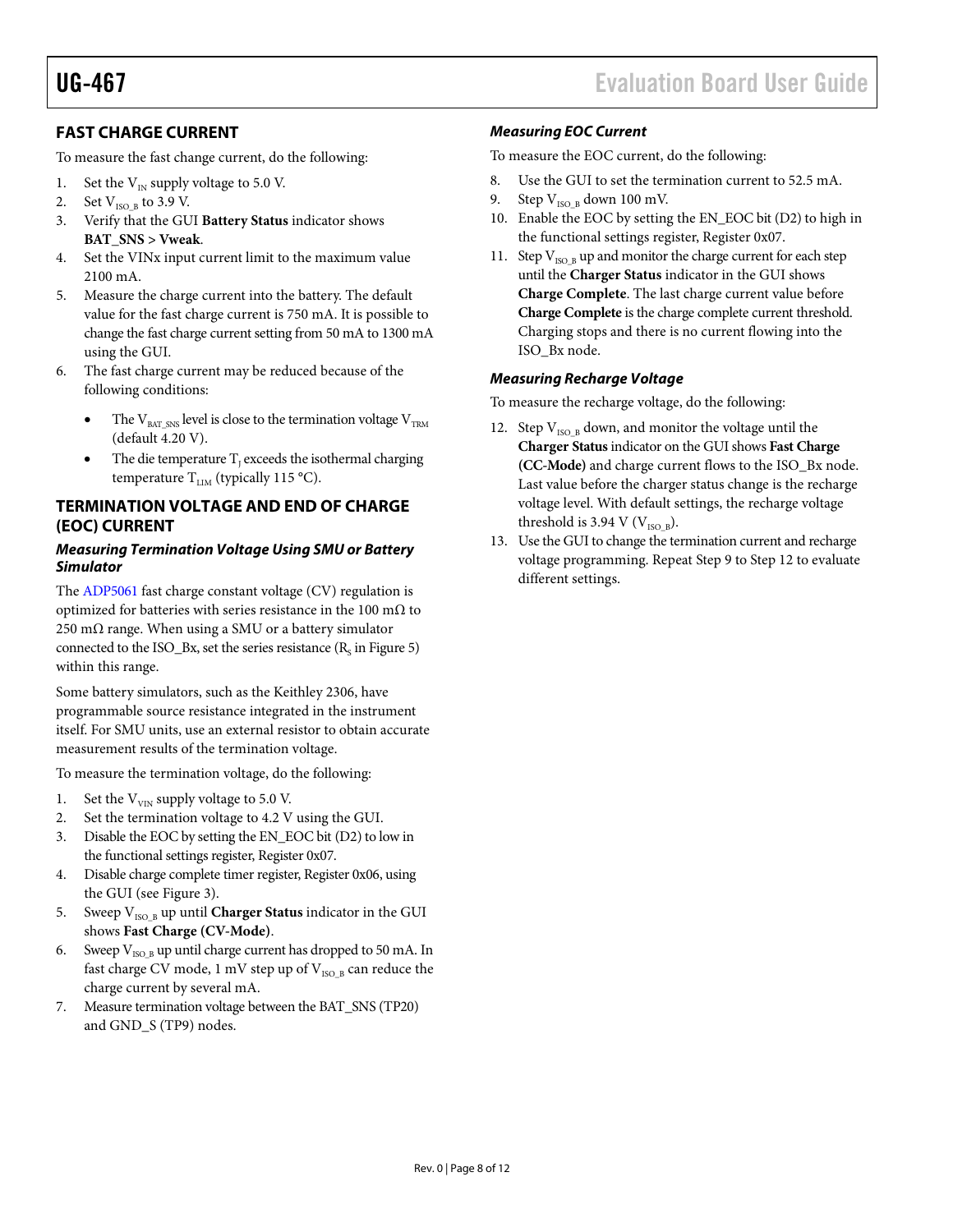#### <span id="page-8-0"></span>**THR INPUT AND JEITA SETTINGS**

The THR input of th[e ADP5061](http://www.analog.com/ADP5061) evaluation board is equipped with two 10 kΩ resistors (R9 and R12) and jumper J10. When using an actual Li-Ion NTC thermistor terminal, configure the board according to [Figure 7.](#page-8-1)

- 1. Remove the R9 resistor.
- 2. Connect the Li-Ion battery NTC thermistor to the screw terminal, J2, at Pin 4.



*Figure 7. THR Input Evaluation Setup.*

#### <span id="page-8-1"></span>*Evaluating THR Input Using Typical Board Setup*

To evaluate the THR input using the typical board setup, do the following:

- 1. Set the  $V_{IN}$  supply voltage to 5.0 V.
- 2. Set  $V_{ISO-B}$  to 3.9 V.
- 3. Set the charge current setting to 750 mA using the GUI.
- 4. Set  $V_{IN}$  input current limit to 1500 mA.
- 5. Enable charging (EN\_CHG = high).
- 6. Measure current to ISO\_Bx, value should be 750 mA.
- 7. Remove jumper J10 from the board.
- 8. The **THR-pin status** indicator on the GUI must show **BatCool**.
- 9. Enable JEITA by setting EN\_JEITA bit high in functional settings register, Register 0x08.
- 10. Measure current to ISO\_Bx. Charging current must now be half of the fast charge current setting.
- 11. Reinstall Jumper J10 to the board.
- 12. The charge current must return to the full charge current setting value.
- 13. The **THR-pin status** indicator must show **Thermistor OK**.

#### *Evaluating THR Input Using a Trimmer Resistor*

It is possible to evaluate the resistance thresholds according to the JEITA Li-Ion battery temperature levels with a 50 kΩ trimmer resistor. Use the setup shown i[n Figure 7;](#page-8-1) however, connect the trimmer resistor to the THR input of the J2 screw terminal instead of the battery thermistor.

- 1. Set the  $V_{IN}$  supply voltage to 5.0 V.
- 2. Set  $V_{ISO B}$  to 3.9 V.
- 3. Set the charge current setting to 750 mA using the GUI.
- 4. Set the  $V_{\text{IN}}$  input current limit to 1500 mA.
- 5. Enable charging (EN\_CHG = high).
- 6. Enable JEITA by setting EN\_JEITA bit high in functional settings register, Register 0x08.
- 7. Change the trimmer resistor setting to evaluate the JEITA thresholds. The THR input resistance thresholds are specified in the [ADP5061 d](http://www.analog.com/ADP5061)ata sheet.
- 8. The **THR-pin status** indicator in the GUI must show **BatCold**, **BatCool**, **Thermistor OK**, **BatWarm**, or **BatHot** when adjusting the trimmer resistance from 50 kΩ to 0  $Ω$ .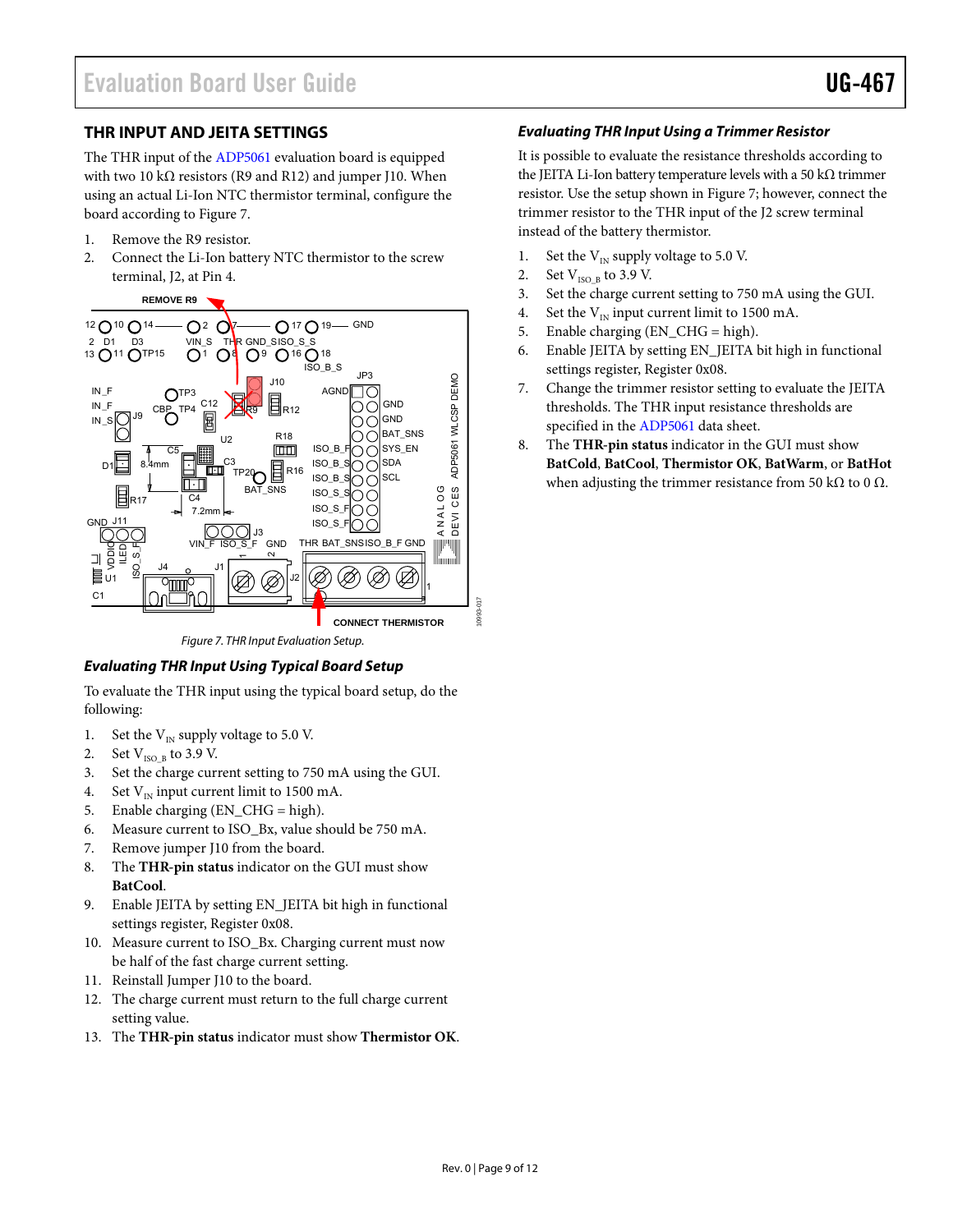## <span id="page-9-0"></span>SCHEMATIC DIAGRAM



<span id="page-9-1"></span>*Figure 8[. ADP5061](http://www.analog.com/ADP5061) WLCSP Demo Board Schematic*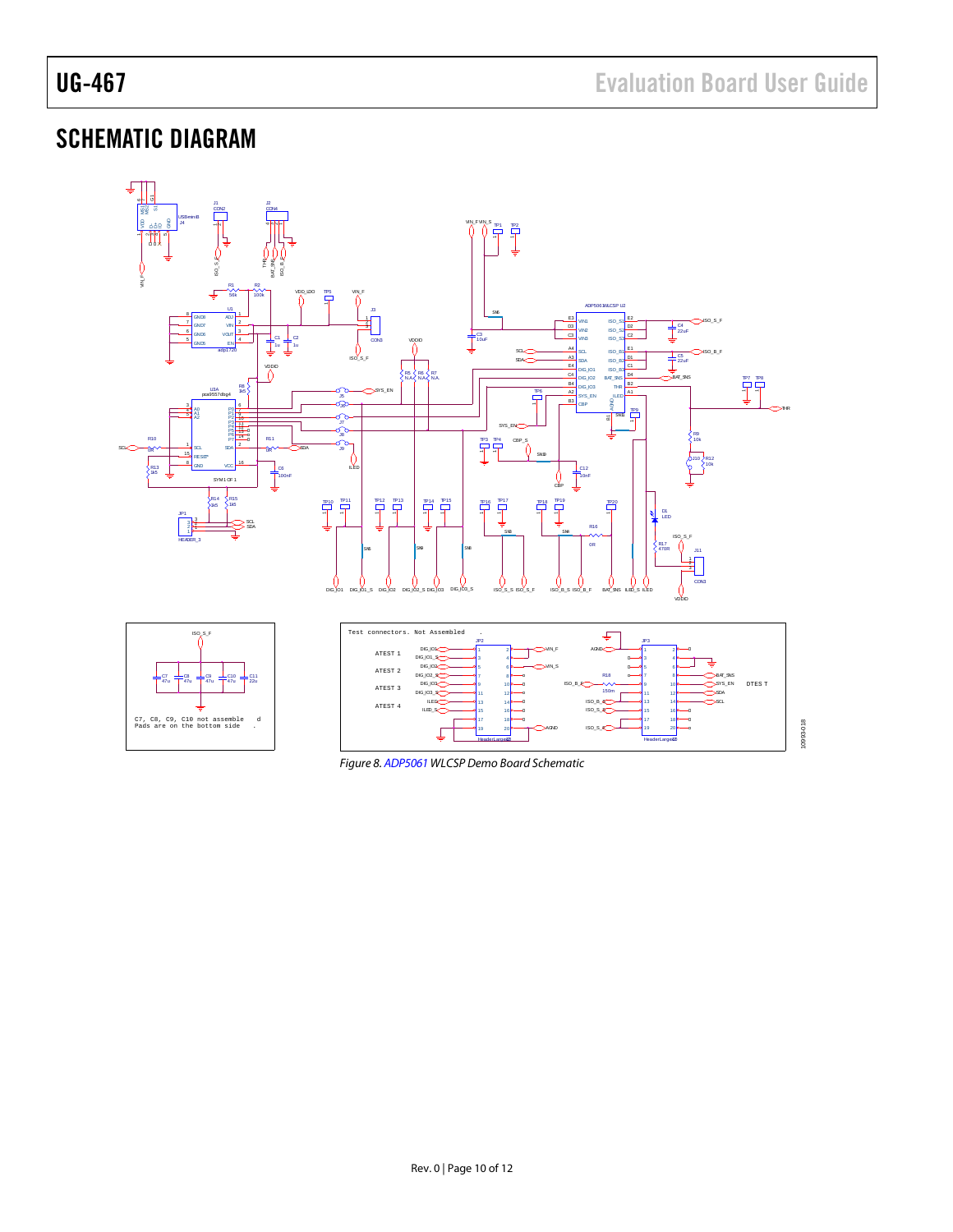## <span id="page-10-0"></span>ORDERING INFORMATION

### <span id="page-10-1"></span>**BILL OF MATERIALS**

#### **Table 1.**

| Qty            | <b>Reference Designator</b> | <b>Description</b>                                                                                            | <b>Manufacturer/Vendor</b>              | <b>Vendor Number</b> |
|----------------|-----------------------------|---------------------------------------------------------------------------------------------------------------|-----------------------------------------|----------------------|
| $\overline{2}$ | C1, C2                      | Capacitors, MLCC, 1 µF, 10 V, 0805, X7R<br>Murata                                                             |                                         | GRM21BR71A105KA01    |
| 1              | C <sub>3</sub>              | Capacitor, MLCC, 10 µF, 25 V, 0805, X5R                                                                       | Murata                                  | GRM21BR61E106MA73    |
| 3              | C4, C5, C11                 | Capacitors, MLCC, 22 µF, 6.3 V, 1206, X5R                                                                     | Murata                                  | GRM31CR60J226ME19    |
|                | C <sub>6</sub>              | Capacitor, MLCC, 100 nF, 16 V, 0402, X7R                                                                      | Murata                                  | GRM155R71C104KA88    |
| 1              | C12                         | Capacitor, MLCC, 10 nF, 16 V, 0402, X7R                                                                       | Murata                                  | GRM15XR71C103KA86    |
| 4              | C7, C8, C9, C10             | Capacitors, size 1206                                                                                         | Not assembled                           | Not assembled        |
| 1              | D <sub>1</sub>              | Red LED 2.2 mm $\times$ 1.4 mm                                                                                | Toshiba or equivalent                   | TLRF1060(T18)        |
| $\mathbf{1}$   | JP1                         | Connector header, 3 pins $\times$ 1 pin                                                                       | <b>Sullins Electronics</b>              | PEC36SAAN            |
| $\overline{2}$ | JP2, JP3                    | Connector headers, 10 pins $\times$ 1 pin                                                                     | Not assembled                           | Not assembled        |
| 1              | J1                          | MKDS 1, 5/2-terminal block, PCB, 5 mm, 2-way                                                                  | <b>Phoenix Contact or</b><br>equivalent | MKDS 1, 5/2          |
| 1              | J2                          | Terminal block PCB connector, 4 position                                                                      | <b>Tyco Electronics</b>                 | 282836-4             |
| $\overline{2}$ | J3, J11                     | Connector headers, 3 pins $\times$ 1 pin                                                                      | <b>Sullins Electronics</b>              | PEC36SAAN            |
| $\mathbf{1}$   | J <sub>4</sub>              | USB Micro AB connector receptacle                                                                             | Molex                                   | 47590-0001           |
| 6              | J5, J6, J7, J8, J9, J10     | Connector headers, 2 pins $\times$ 1 pin                                                                      | <b>Sullins Electronics</b>              | PEC36SAAN            |
| 1              | R <sub>1</sub>              | Resistor, 56 k $\Omega$ , 1%, 0805, SMD                                                                       | Vishay or equivalent                    | CRCW080556K0FKEA     |
|                | R <sub>2</sub>              | Resistor, 100 k $\Omega$ , 1%, 0805, SMD                                                                      | Panasonic                               | ERJ-6ENF1003V        |
| 3              | R5, R6, R7                  | Resistors, 0805, SMD, no assembly                                                                             | Not applicable                          | Not applicable       |
| 4              | R8, R13, R14, R15           | Resistors, 1.5 k $\Omega$ , 1%, 0805, SMD                                                                     | Vishay or equivalent                    | CRCW08051K50FKEA     |
| $\overline{2}$ | R9, R12                     | Resistors, 10 k $\Omega$ , 1%, 0805, SMD                                                                      | Vishay or equivalent                    | CRCW080510K0FKEA     |
| 3              | R10, R11, R16               | Resistors, 0 $\Omega$ , 1%, 0805, SMD                                                                         | Vishay or equivalent                    | CRCW08050000Z0EA     |
|                | <b>R17</b>                  | Resistor, 470 Ω, 1%, 0805, SMD                                                                                | Vishay or equivalent                    | CRCW0805470RFKEA     |
| 1              | <b>R18</b>                  | Resistor, 0.150 $\Omega$ , 1%, 0805, SMD                                                                      | Rohm                                    | MCR10EZHFLR150       |
| 20             | TP1 to TP20                 | Test point, test header, 1.0 mm hole                                                                          | Vero Technologies                       | 20-2137              |
| $\mathbf{1}$   | U <sub>1</sub>              | ADP1720 50 mA high voltage, micropower linear<br>regulator, 8-lead MSOP                                       | Analog Devices, Inc.                    | ADP1720ARMZ-R7       |
| $\mathbf{1}$   | U <sub>2</sub>              | ADP5061 tiny <sup>2</sup> C programmable linear battery charger<br>with power path and USB mode compatibility | Analog Devices, Inc.                    | ADP5061              |
| 1              | U3A                         | 8-bit I <sup>2</sup> C-bus I/O port with reset                                                                | <b>NXP</b>                              | PCA9557PW, 112       |